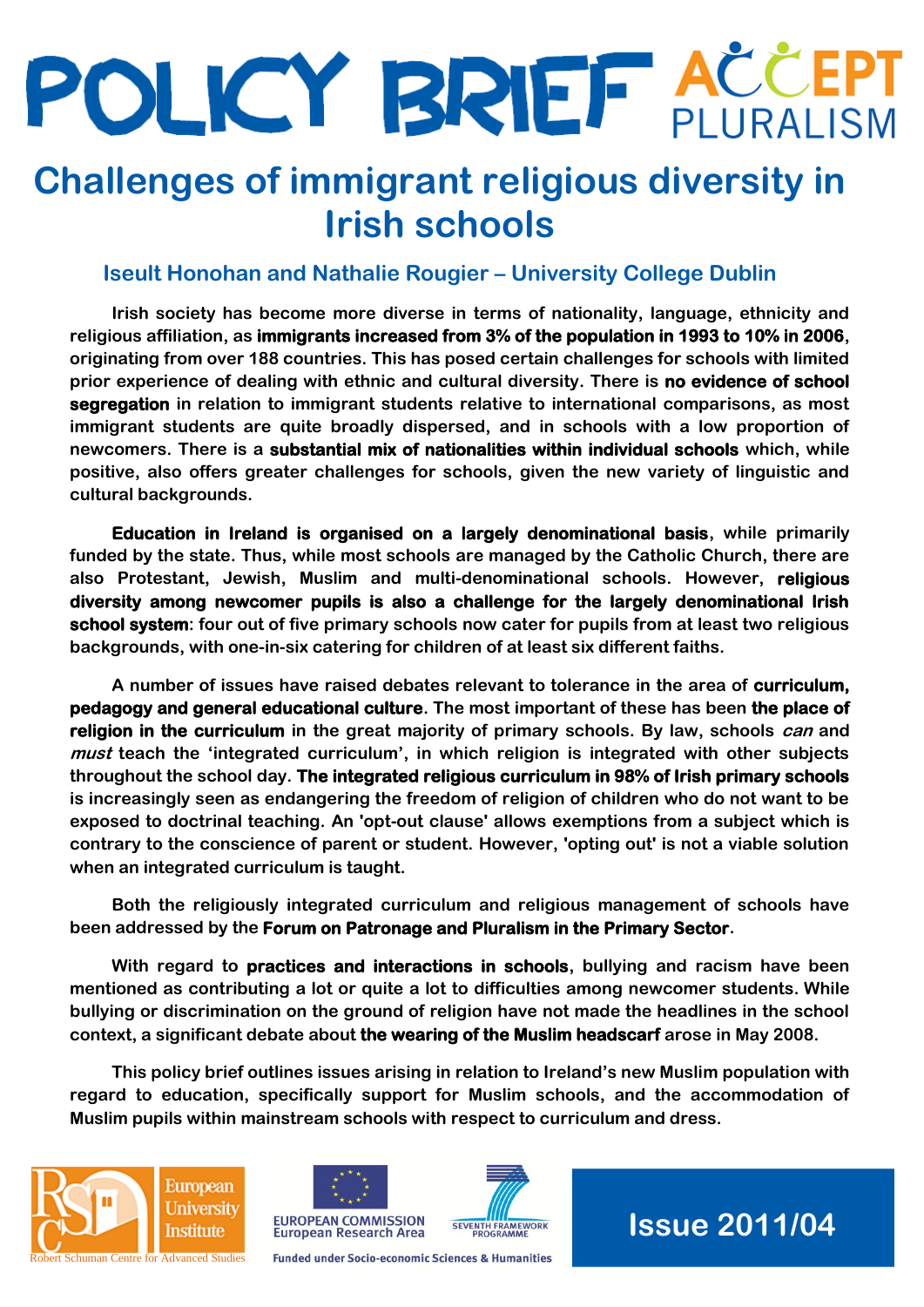## **Key Findings**

**The 2006 census showed that there were 32,539 Muslims in Ireland, a 70% increase since 2002. Unlike the UK and France for instance, there is no dominant national or ethnic background within the Muslim community. Initial Muslim settlement from the 1950s was primarily of students or others with high educational and professional backgrounds. Since the 1990s, Muslim immigration diversified to include refugees from Bosnia, Somalia and Kosovo, asylum-seekers from Nigeria, Algeria, Libya and Iraq, and economic migrants from across the world. It is estimated that now one third of the Muslim community are Irish citizens.**

| <b>Table 1 - Change in population classified by RELIGION</b><br>between 2002 and 2006 (CSO, 2007) |                       |         |                         |
|---------------------------------------------------------------------------------------------------|-----------------------|---------|-------------------------|
| <b>Population</b>                                                                                 | 2002                  | 2006    | % change<br>2002 - 2006 |
|                                                                                                   | %<br><b>Thousands</b> |         |                         |
| <b>Roman Catholic</b>                                                                             | 3,462.6               | 3,681.4 | 6,3                     |
| <b>Church of Ireland (incl. Protestant)</b>                                                       | 115.6                 | 125.6   | 8,6                     |
| Muslim (Islamic)                                                                                  | 19.1                  | 32.5    | 69,9                    |
| <b>Other Christian religion</b>                                                                   | 21.4                  | 29.2    | 36,5                    |
| Presbyterian                                                                                      | 20.6                  | 23.5    | 14,4                    |
| <b>Methodist</b>                                                                                  | 10.0                  | 12.2    | 21,2                    |
| Jewish                                                                                            | 1.8                   | 1.9     | 7,8                     |
| No religion                                                                                       | 138.3                 | 186.3   | 34.8                    |

**There has been limited research on Muslims in Ireland, and few surveys on the perception of Muslims in Ireland. A 2006 poll of Muslims themselves revealed that more than two thirds felt Islam was compatible with Irish life and 77% felt accepted, although a minority of young Irish Muslims took a more negative view of Ireland. In general, the Irish media have been rather indifferent, which may reflect a certain isolation of Muslims from the mainstream community.**

**Initially the Irish Muslim community experienced very little overt prejudice, but in 2006 the EUMC reported that members of Muslim communities were more vulnerable to prejudice and discrimination than before and the National Consultative Committee on Racism and Interculturalism (NCCRI) Racist Incidents reports (2001-08) identified instances of racism as a result of 9/11, and discrimination against Muslims on the basis of their religion, ranging from verbal abuse to physical assault.**

#### **Muslims in Ireland**

**...one third of the Muslim community is represented by Irish people... and what will you say to them... you can't use tolerance of them and you can't use integration either because it's... it's theirs... there is a need for a revolution of terms...** 

**(AS – interviewee, March 2011)**

**... they did great work [the NCCRI]... they were a great team of people and they challenged, they really did... the misconceptions, all that... both sides of the facts, they challenged it... I believe they did great work and now we're at a loss, we're lost without them...**

**(SK – interviewee, March 2011)**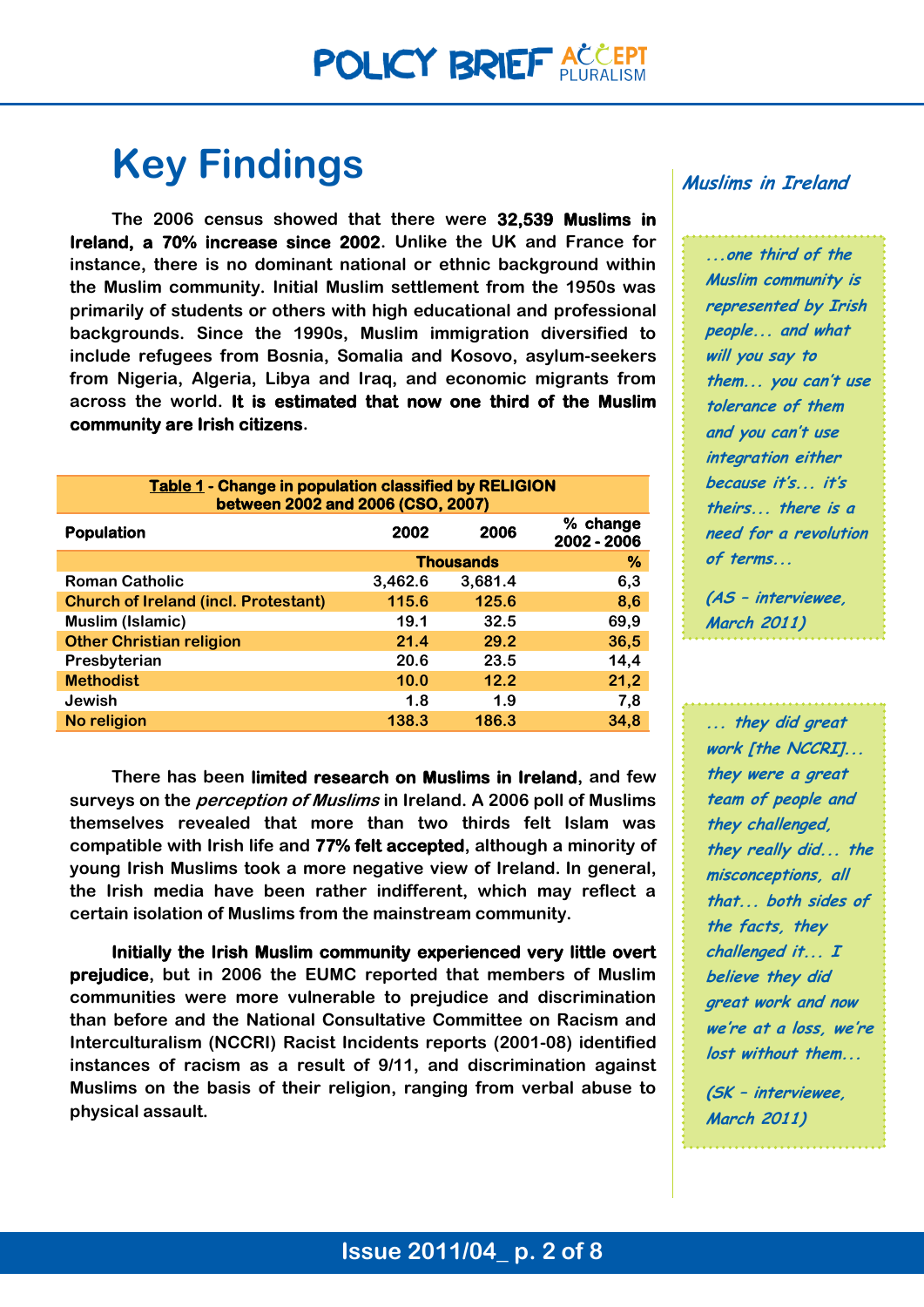## **POLICY BRIEF ACCEPT**

**While the events of 9/11 and July 2005 in London have raised the Irish public's awareness of Islam in a negative manner, there have been some efforts both by the state and by Muslim representatives to educate the public about Islam in order to counter negative stereotypes and to address concerns about fundamentalism and militancy.** 

**Separate schools for Muslims have been awarded state funding on a basis similar to other religious denominations. There are currently two Muslim state-funded primary schools in Dublin: the Muslim National School, set up by the Islamic Foundation of Ireland (IFI) in 1990 and the North Dublin Muslim School, established in 2001. Both follow the 'normal' Irish school curriculum, but have an Islamic ethos, teaching Arabic and Qur'anic studies. In order to cater for the spiritual and religious education of children who do not attend a Muslim school, other part-time schools have been established.** 

**There are no Muslim secondary schools in Ireland, so Muslim children in secondary education (as well as the majority of Muslim children in primary education) attend mainstream Irish schools, which are mainly denominational (over 90% Catholic). Schools that are singlesex and have a religious ethos are often attractive to Muslims. Because numbers are still low, some local accommodations appear to have been relatively easily made, for example, by allowing students to leave religious education classes, and, sometimes, to use rooms for prayer.** 

**In Ireland, there are no rules limiting the wearing of Muslim dress, and it is now quite common to see Muslim women and men in religious dress, particularly in Dublin. For women, this is mainly the hijab and jilbab; with a smaller number wearing the niqab. Most schools came to permit the hijab, as long as it was in the school's uniform colours, although there was no consensus on the issue.**

**Controversy arose in May 2008, when the parents of a 14-year-old girl requested that she be allowed to wear the headscarf to school in Gorey, Co. Wexford. The principal accommodated her, but was concerned, in the absence of national guidelines or policy, that she might encounter difficulties if she transferred to another school. He wrote to the Department of Education seeking guidance and requesting 'official' guidelines on the issue. The publication of the correspondence between the Department and the Principal made this a national issue, and the subject of fiery debates and controversy among commentators, politicians and Muslims themselves.** 

#### **Muslim education in Ireland**

**Controversies around the hijab in Irish schools**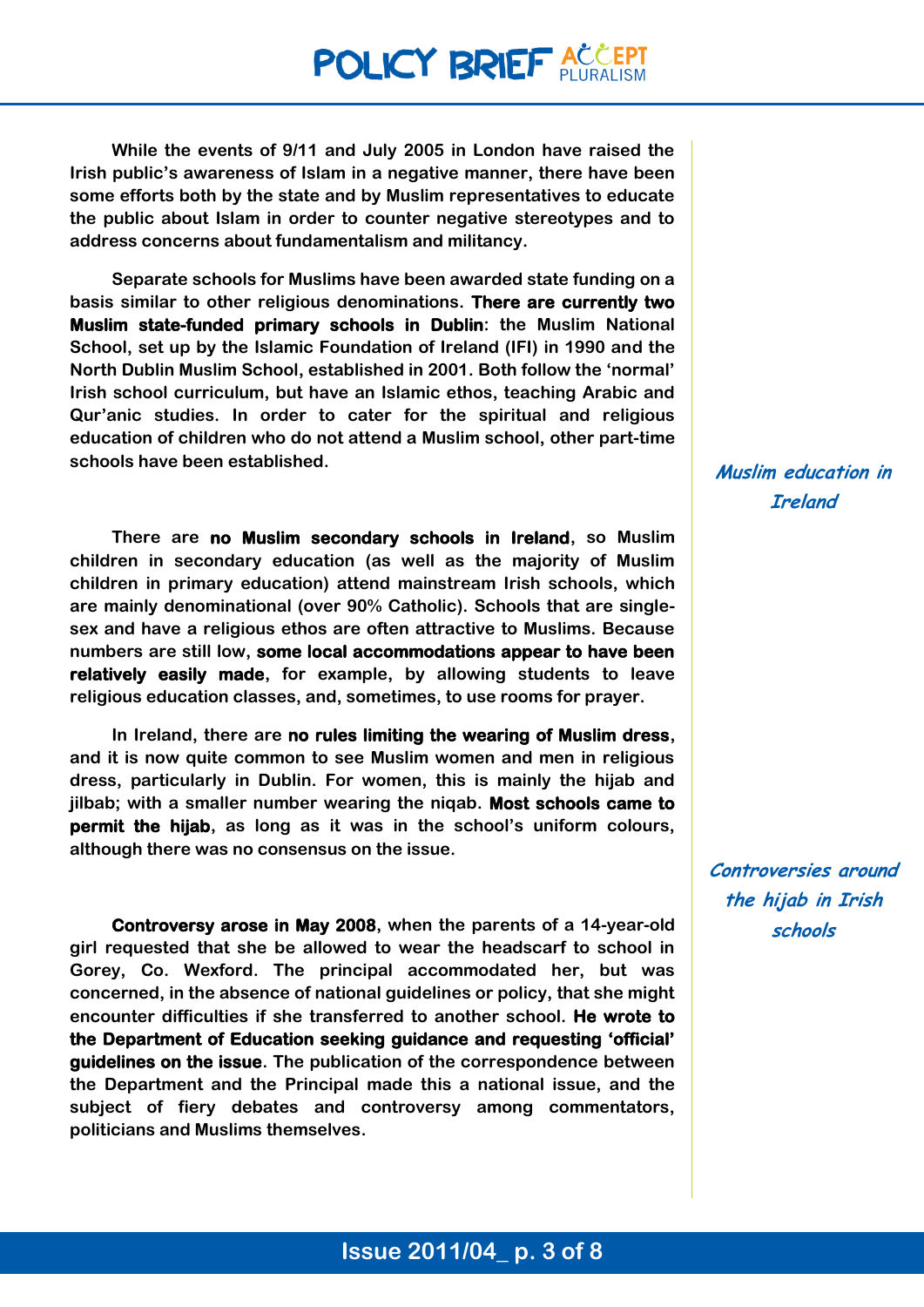**In September 2008, the Ministers for Education and for Integration jointly agreed recommendations on school uniform policy, formulated on the basis of a consultation process and taking account of the legal position in Ireland. The recommendations were that:** 

**1. The current system, whereby schools decide their uniform policy at a local level, is reasonable, works and should be maintained.** 

**2. In this context, no school uniform policy should act in such a way that it, in effect, excludes students of a particular religious background from seeking enrolment or continuing their enrolment in a school. However, this statement does not recommend the wearing of clothing in the classroom which obscures a facial view and creates an artificial barrier between pupil and teacher. Such clothing hinders proper communication.** 

**3. Schools, when drawing up uniform policy, should consult widely in the school community.** 

**4. Schools should take note of the obligations placed on them by the Equal Status Acts before setting down a school uniform policy. They should also be mindful of the Education Act, 1998. As previously mentioned, this obliges boards of management to take account of 'the principles and requirements of a democratic society and have respect and promote respect for the diversity of values, beliefs, traditions, languages and ways of life in society'. (Department of Education, 2008)**

**In September 2010, Guidelines were issued for Catholic schools by the Joint Managerial Body of Catholic secondary schools on how best to integrate students of other faiths. They too emphasised 'accommodation and dialogue' between schools and parents, and, most significantly, drew a distinction between the hijab, which is accepted in Catholic schools, and the niqab, the full veil worn over the face, which is not.**

**This hijab debate occurred in a country which has not seen any prohibition on headscarves in schools or public places. This contrasts with those European countries where the headscarf has been a major issue or even banned in schools. It also represents a touchstone in the contemporary debates on school diversity in Ireland – debates on both the new diversity within schools and the growing diversity of (types of) schools. It involved not only practical but also legal challenges, and was hotly debated in the media and the political arena. At the same time, this issue represented a diversity challenge to Irish education, as it engaged with a primarily religious minority that was relatively new and mainly of** 

#### **Guidelines to schools**

**...Why would you have to be tolerant at all... we are the same as you... in terms of going to school, we are going for an education like everyone else, we are people... we just wear a headscarf... I don't know why you have to use the word 'tolerant' towards us... that's kind of discriminating already...**

**(Z – interviewee, April 2011)**

**Four out of five primary schools now cater for pupils from at least two religious backgrounds, with one-in-six catering for children of at least six different faiths**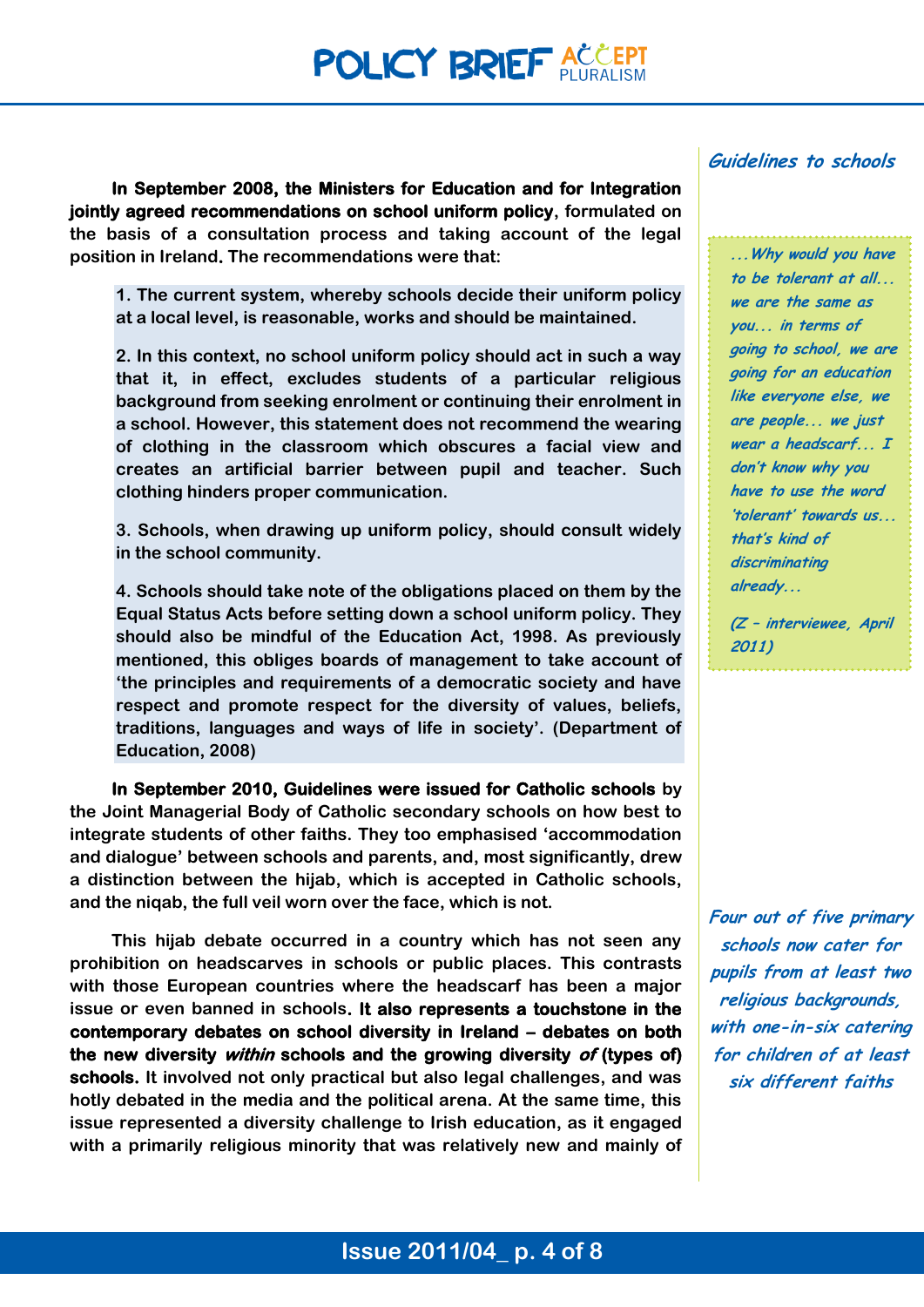## **POLICY BRIEF ACCEPT**

**immigrant origin, and also raised the issue of the recognition of religious minorities' rights to education. It served as a touchstone for wider debates about Islam, identity and immigration in Ireland – until then the Muslim community had been not only well integrated but also relatively ignored.**

**This debate brought out to a greater extent than any previous event a range of views on the new religious and cultural diversity, and casts light on the state of tolerance in Ireland. The discussion was framed principally in terms of three sets of issues:**

**a) gender rights - protecting vs. rejecting the veiled woman - Media commentaries covered the full spectrum of feminist perspectives, with contributors voicing either support for, or absolute opposition to, the hijab in Irish schools (and Irish society), while invoking women's and/or individuals' 'rights'. This included the issues of freedom of religion, and the risk of gender and religious discrimination in access to education for girls who might be excluded on this ground.**

**b) integration vs. segregation - the debate went beyond the question of the headscarf in schools. It also embodied the first controversy concerning the Muslim presence and potential claims for recognition in Ireland, and, more broadly, Ireland's coming to terms with the fact that it was now a multi-cultural, multi-ethnic and multi-religious society.**

**c) the place of religion in school and beyond – If the hijab debate was not only about religion, however, it was also about religion, about how faith and religious beliefs are expressed, acknowledged and valued/respected. Unlike France or Turkey where the state has consciously been constructed as secular, Ireland has always enjoyed a close relationship with religious institutions, notably the Catholic Church and this special history resulted in rather unique arguments both for and against the hijab in Irish schools.**

**While this debate demonstrated a generally tolerant attitude towards headscarves in schools - with some dissenting voices - almost unanimous intolerance towards the niqab in school (so far hypothetical in school, though increasingly present in society) was noteworthy, however.**

**Interpreting this event in terms of a spectrum of acceptance, ranging from intolerance through tolerance to respect or recognition, we may see it as reflecting general tolerance of the hijab in Irish schools (if conditional on each school's assessment of the situation) to hypothetical intolerance of the niqab by all education actors.**

**Main issues/questions raised by the hijab in Irish schools**

**Gender & Rights**

**Integration**

**Religion in schools**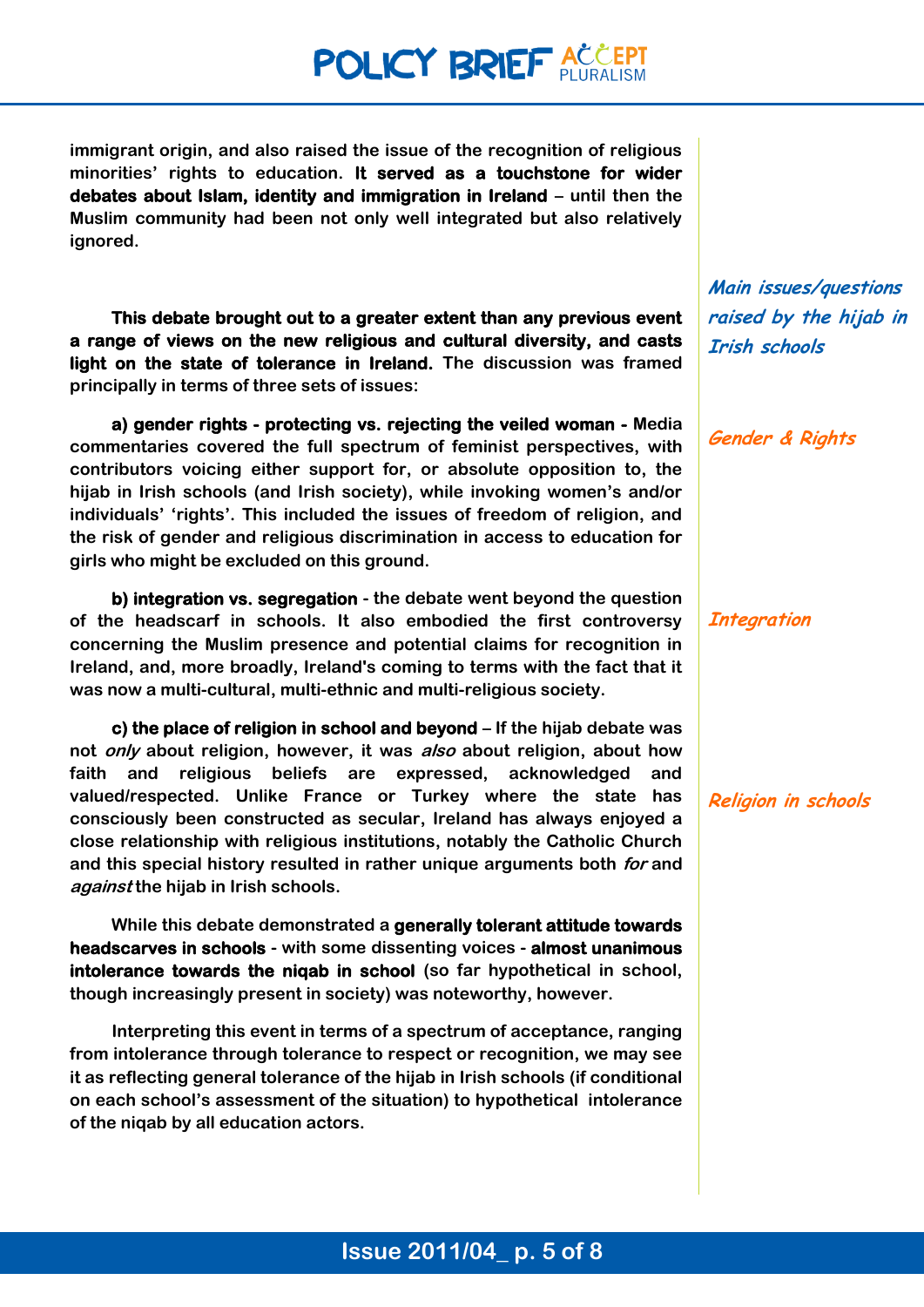## **Key Messages for Policy Makers**

**Religious diversity** 

**This is here to stay, despite a slowing down of immigration to Ireland. In particular, it should be recognized that there is now a substantial population of Irish Muslim citizens.**

#### **Intercultural approaches**

**There is considerable support for interculturalism, defined as the 'development of strategy, policy and practices that promote interaction, understanding, respect and integration between different cultures and ethnic groups on the basis that cultural diversity is a strength that can enrich society, without glossing over issues such as racism' (NCCRI, 2006); this language and policy should be maintained, rather than a more assimilatory approach to integration.**

#### **Educational structures**

**Education will be a key area of religious diversity challenges, starting from the central question whether schools should be religious or non-religious, and managed by the state or otherwise. Rather than a single model, the solution arrived at should provide for both diversity of types of school and diversity among pupils within schools.**

#### **Teacher training for diversity**

**Teachers in all schools will need to deal with religious and cultural diversity; thus courses in this area should be compulsory for all teachers as part of their training.**

#### **Religion and the curriculum**

**The requirement for a religiously integrated curriculum should be removed. Proposed courses in world religions and ethics should be introduced; these will provide greater recognition of religious diversity, but may cause issues for some religious groups, including Muslims and Muslim schools.**

#### **Accommodation of Muslim students in school**

**Further matters will need to be addressed especially as more children reach secondary level, both within mainstream schools, and in potential separate schools. The headscarf debate may be succeeded by debates on the niqab and other accommodation issues.**

#### **Facilitating interaction**

**Minority groups need to be facilitated in dealing with institutions by bodies filling the role previously filled by the NCCRI, such as, for example, the Minority Religion Group of the National Parents Council.**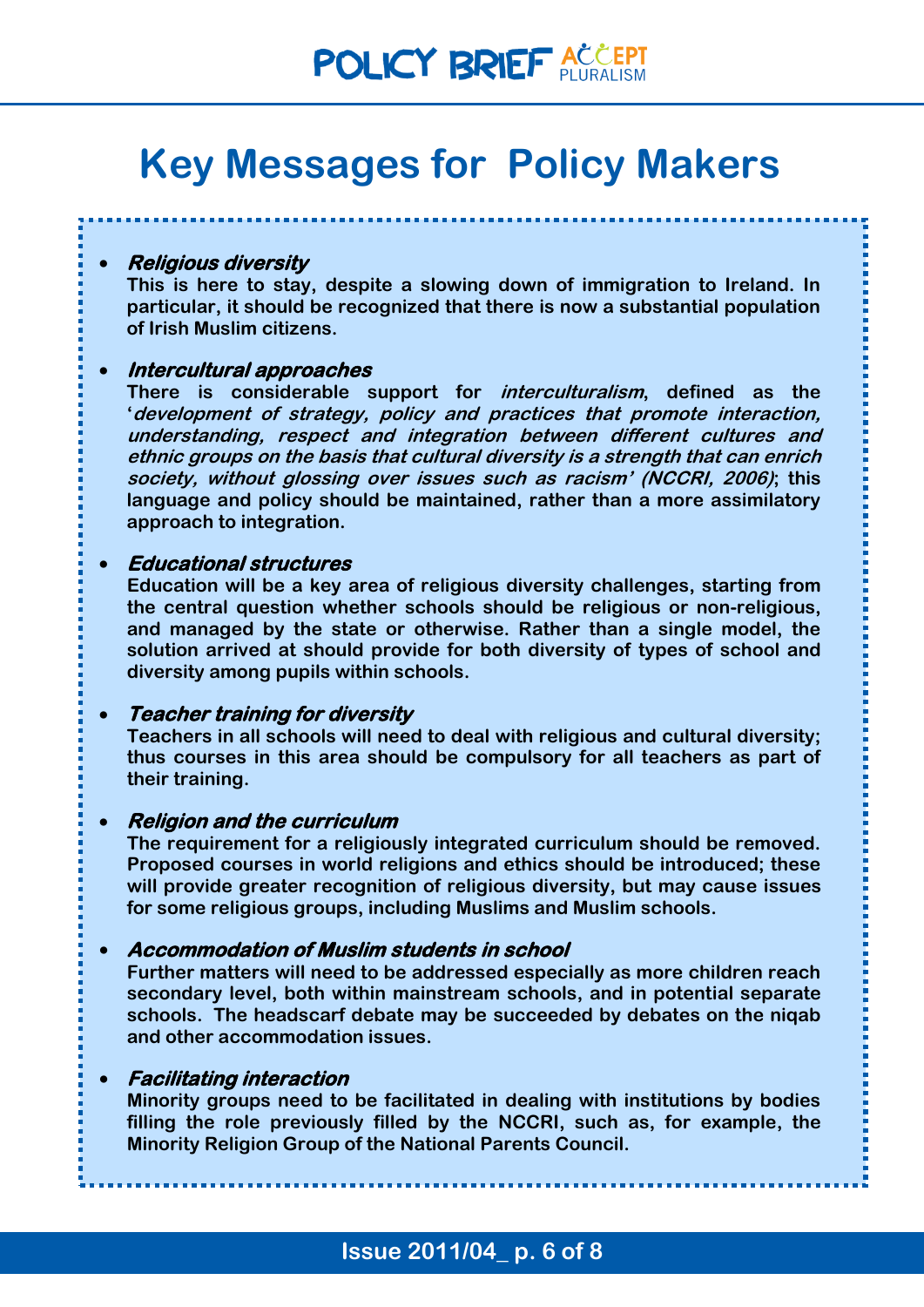### **Methodology**

**The case study comprised desk research and empirical fieldwork. The desk research consisted of collecting and analysing available statistical data, over 80 media items (newspaper articles, TV and radio recordings), Oireachtas debates (Dáil and Senate debates), official reports, legal documents, position papers, and academic works. The fieldwork consisted of semi-structured qualitative interviews and a discussion group and was for the most part conducted in the Dublin area.** 

**Eleven interviews were conducted between March and June 2011 with education experts, religious representatives, school principals, representatives from organisations involved in education, parents, Muslim representatives and Muslim third-level students wearing the hijab. A discussion group on 'The embodiment of tolerance in discourses and practices addressing cultural diversity in schools' was organised with experts in the field of education and/or immigration on Thursday 30 June 2011 in Dublin. In addition to the two researchers from the Irish ACCEPT Team, 8 people took part. With the participants' agreement, the 2-hour session was recorded.** 

**Data from the secondary sources gathered during the desk research and empirical data gathered through both the interviews and the discussion group were combined to provide a comprehensive picture of the challenge to tolerance in Irish education. The qualitative data were analysed using a critical discourse analysis approach (Wodak, 2001; Wodak and Meyer, 2009) to examine the main argumentation strategies (discursive topoi) through which the event and its repercussions were constructed and debated.**

#### **Further reading**

- **Central Statistics Office (CSO) (2007) Census 2006 - Volume 13: Religion. Dublin: The Stationery Office.**
- **Central Statistics Office (CSO) (2008) Census 2006: Non-Irish nationals living in Ireland. Dublin: Stationary Office.**
- **Department of Education (2008) Report on the need for a Guidance Note to Schools when reviewing their policies on School Uniforms, prepared by the Minister for Integration, Conor Lenihan T.D., and jointly launched by Minister for Education and Science, Batt O'Keeffe T.D. and Minister for Integration, Conor Lenihan T.D.**
- **Honohan, I. and Rougier, N. (2011) The embodiment of tolerance in discourses and practices addressing cultural diversity in Irish schools, ACCEPT Pluralism Project, WP3 Final Report.**
- **National Consultative Committee on Racism and Interculturalism (NCCRI) (2006) SPECTRUM, The Journal of the National Consultative Committee on Racism and Interculturalism. Issue 12.**
- **Smyth, E. Darmody, M. McGinnity, F. and Byrne, D. (2009) Adapting to Diversity: Irish Schools and Newcomer Students, Research Series Number 8. Dublin: ESRI.**